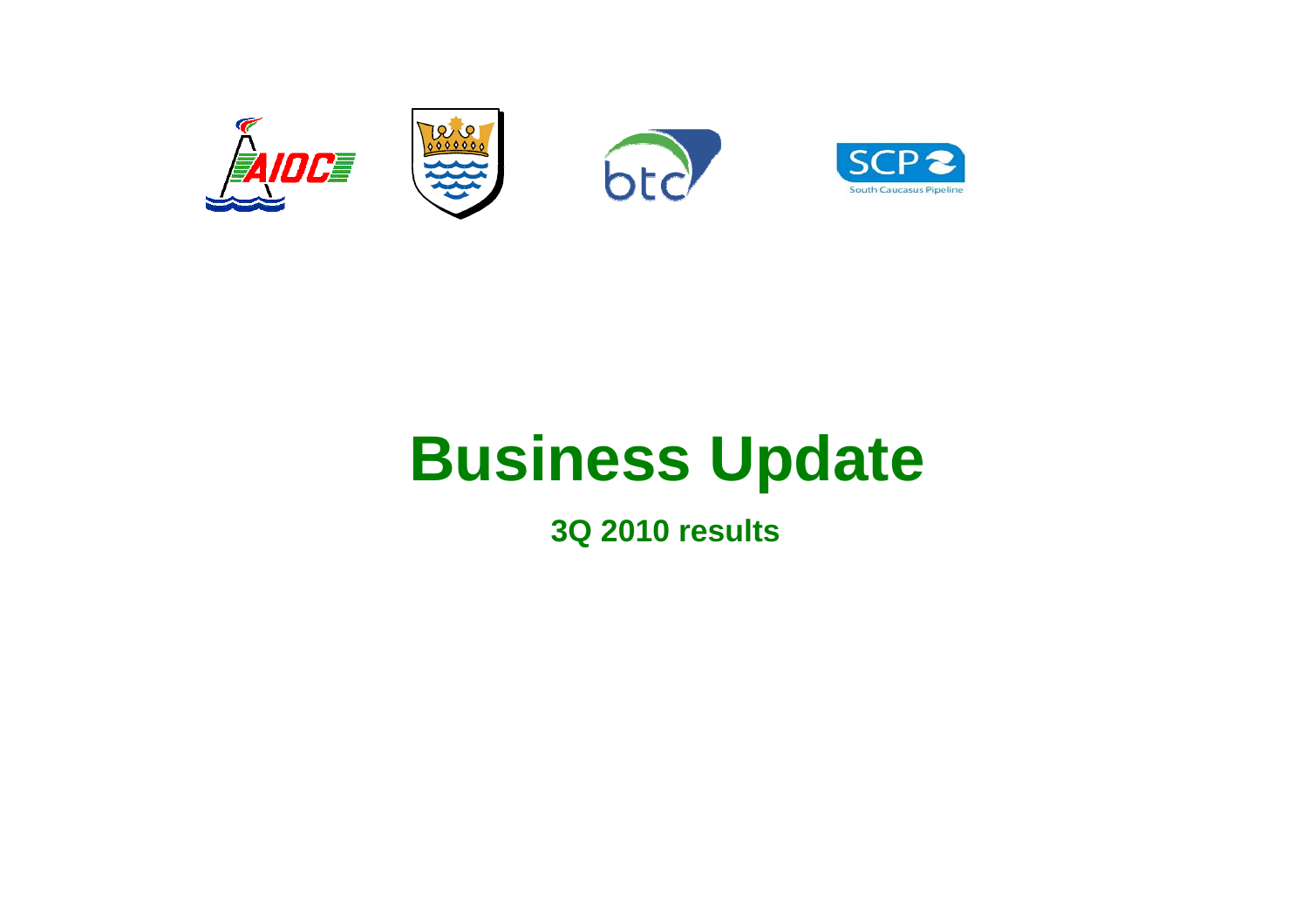## **3Q YTD 2010 performance**

|                                                                                                                                                 | 2010 annual plan             | <b>3Q 2010 actual</b>         |
|-------------------------------------------------------------------------------------------------------------------------------------------------|------------------------------|-------------------------------|
| <b>Safety (DAFWCf)</b>                                                                                                                          | 0.03                         | 0.012                         |
| <b>Production</b><br>$\times$ ACG<br>$-$ oil (mbd)<br>$-$ oil (mmtpa)<br>$\sqrt{SD}$<br>$-$ gas (bcma)<br>condensate (mmtpa)<br>$\rightarrow$ . | 854<br>42.1<br>7.6<br>2.0    | 835.1<br>30.8<br>5.3<br>1.4   |
| Opex, \$m<br>$\sqrt{ACG}$<br>$\sqrt{SD}$                                                                                                        | 587<br>177.8                 | 270<br>121                    |
| Capex, \$m<br>$\times$ ACG<br>$\checkmark$ BTC<br>$\sqrt{SD}$<br>$\checkmark$ SCPC                                                              | 1,584<br>69<br>604.8<br>12.7 | 1,149<br>20.1<br>251.1<br>6.9 |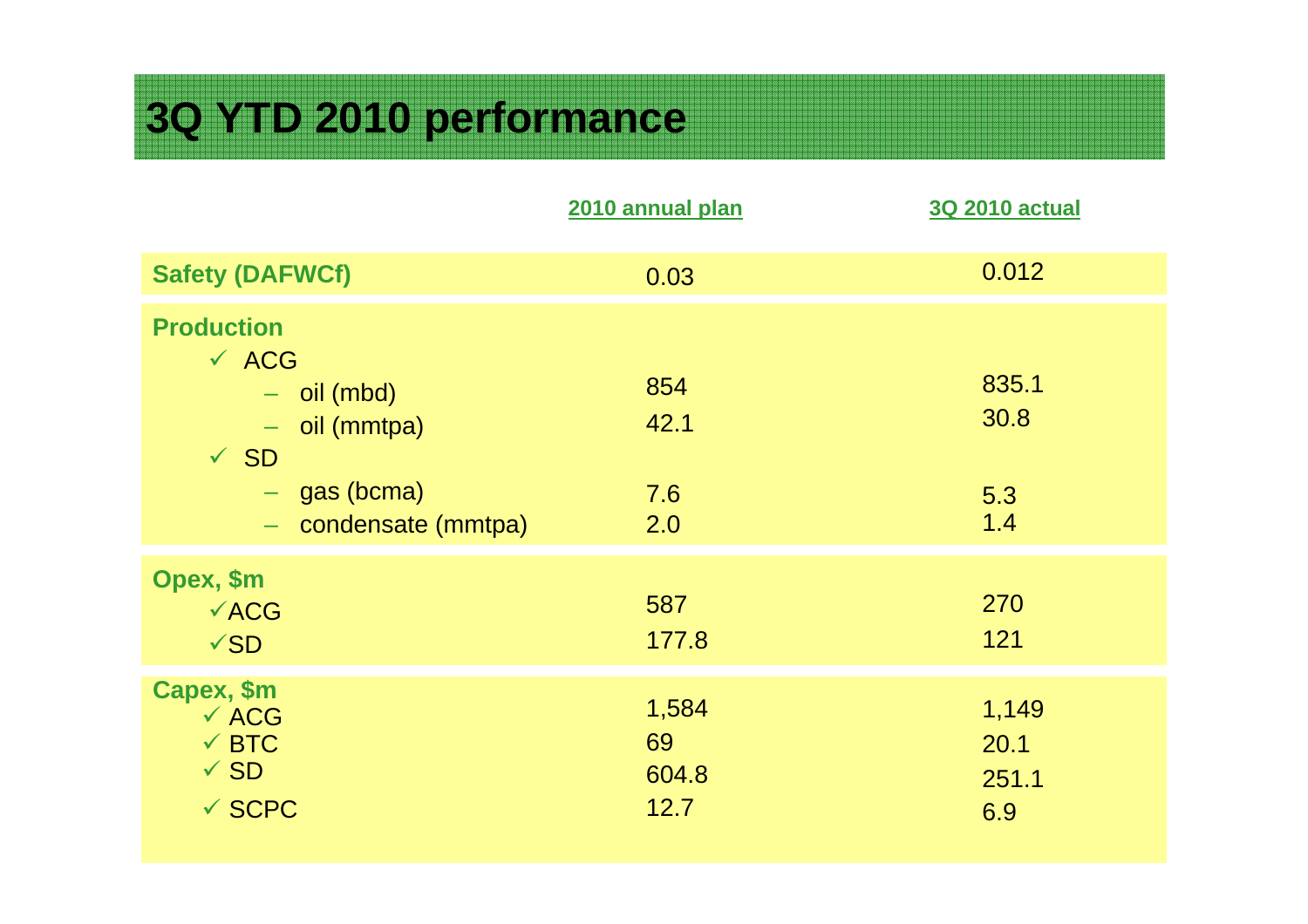## **2010 highlights**

| $\checkmark$ SDA-06 spudded                                                | <b>February</b>  |
|----------------------------------------------------------------------------|------------------|
| <b>COP</b> sanctioned<br>$\checkmark$                                      | <b>March</b>     |
| $\checkmark$ CA new wells delivery activity resumed                        | April            |
| $\checkmark$ COP pre-drilling programme commenced                          | June             |
| COP 8 key contracts awarded<br>$\checkmark$                                | June/November    |
| COP pre-drilling template and 4 pin piles safely installed<br>$\checkmark$ | June             |
| COP deck, drilling facility and jacket fabrication commenced               | July             |
| $\checkmark$ 1.057 mln bpd throughput (highest to date) achieved by BTC    | July             |
| <b>SDX-06 spudded</b><br>$\checkmark$                                      | <b>July</b>      |
| $\checkmark$ Part of Devon interest acquisition in ACG by BP completed     | <b>August</b>    |
| BTC 1300 <sup>th</sup> tanker lifted                                       | <b>September</b> |
| <b>Shafag and Asiman PSA signed</b><br>$\checkmark$                        | October          |
| COP first major equipment packages delivered to Baku<br>$\checkmark$       | October          |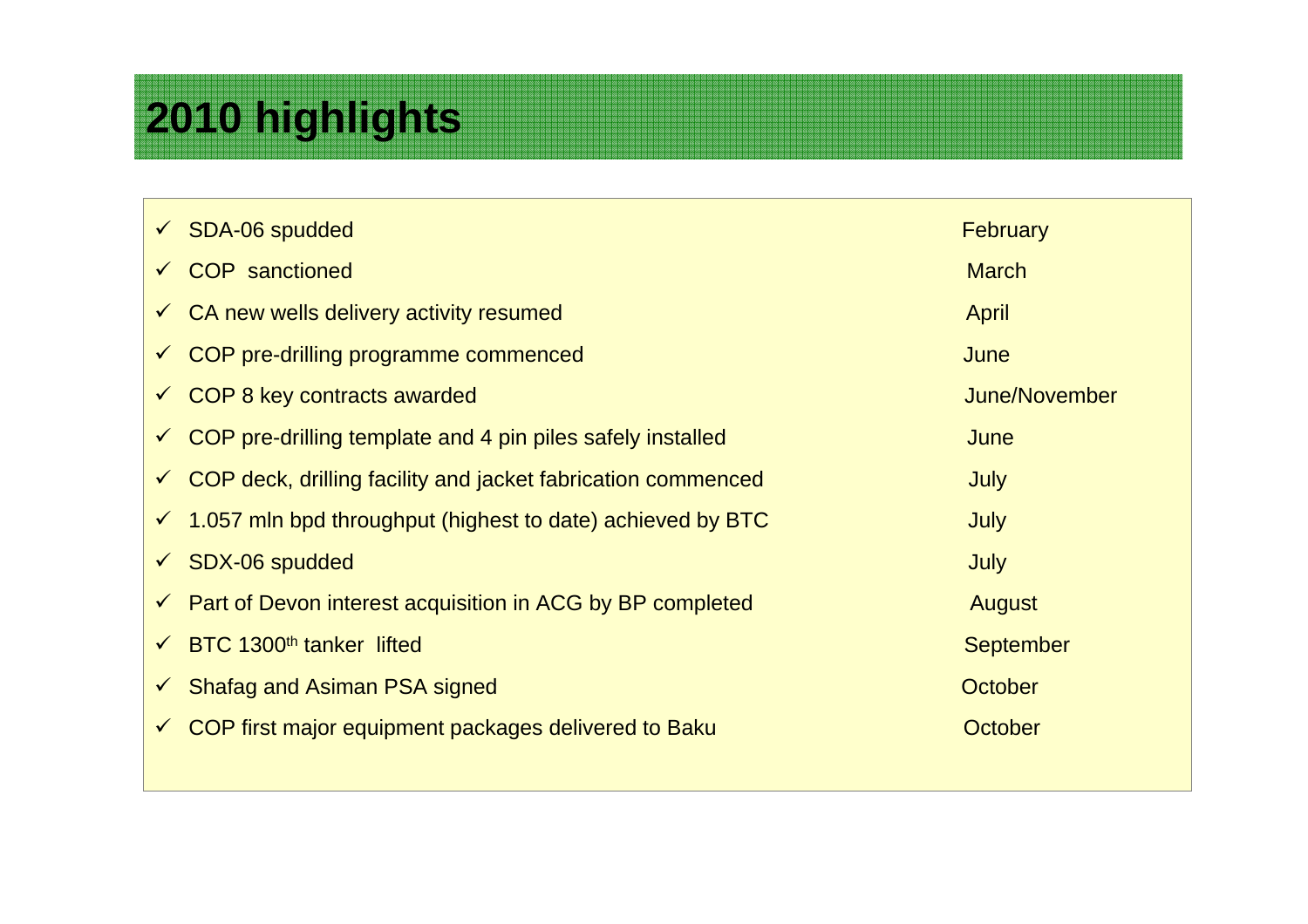### **Local content and social initiatives in Azerbaijan**

#### **Azerbaijan oil & gas revenue**

- ¾ **In 2009** total State revenue was over **\$11.7bn** from BP operated projects
- ¾ **In 2010** at **\$60** per barrel total State revenue will be approximately **\$11.4bn** from BP operated projects

| <b>Local Contractors/Suppliers</b>                                                        | <b>Number</b>   | <b>3Q 2010</b><br>Spend (\$m) |                                                       |
|-------------------------------------------------------------------------------------------|-----------------|-------------------------------|-------------------------------------------------------|
| $\sqrt{\text{SMEs}}$<br><b>✓ State-owned companies</b><br>√ JVs with Azerbaijani partners | 212<br>41<br>20 | 110<br>20<br>260              | 39% of third<br>party spend<br>(vs. 37% - in 3Q 2009) |
| ✔ In-country spend with Foreign Suppliers<br><b>Total in-country spend</b>                |                 | 364<br>754                    |                                                       |

| 0.26<br>0.18<br>0.79<br>0.39<br>0.10<br>0.05<br>0.59<br>0.46<br>1.74 |
|----------------------------------------------------------------------|
|                                                                      |
|                                                                      |
|                                                                      |
| 0.62<br>0.04<br>0.5                                                  |
|                                                                      |

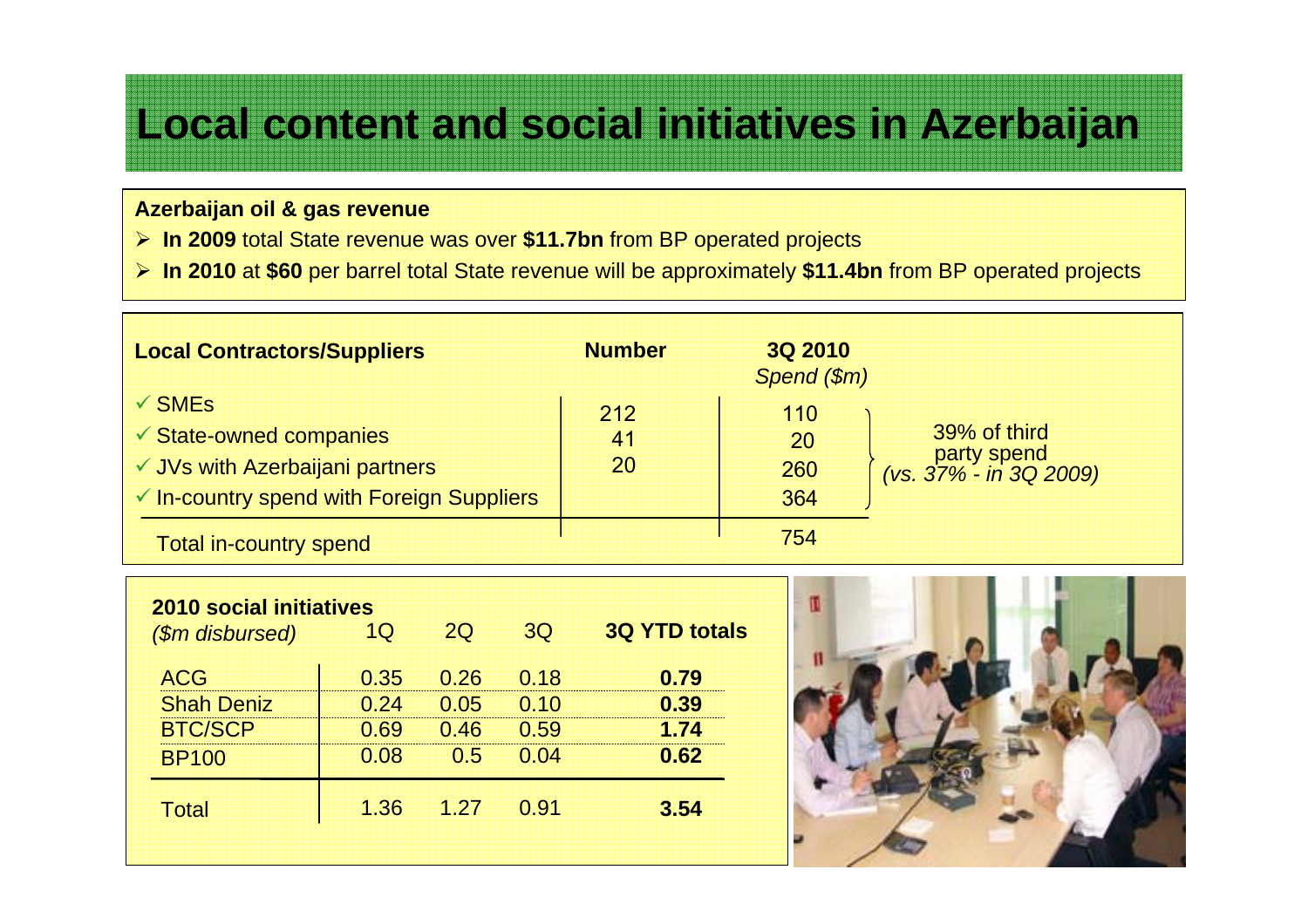## **3Q 2010 employment of Azerbaijani nationals**

 $\sqrt{2,127}$  Azerbaijanis directly employed by BP

 $\sqrt{87\%}$  of permanent professionals in Azerbaijan comprised of national employees





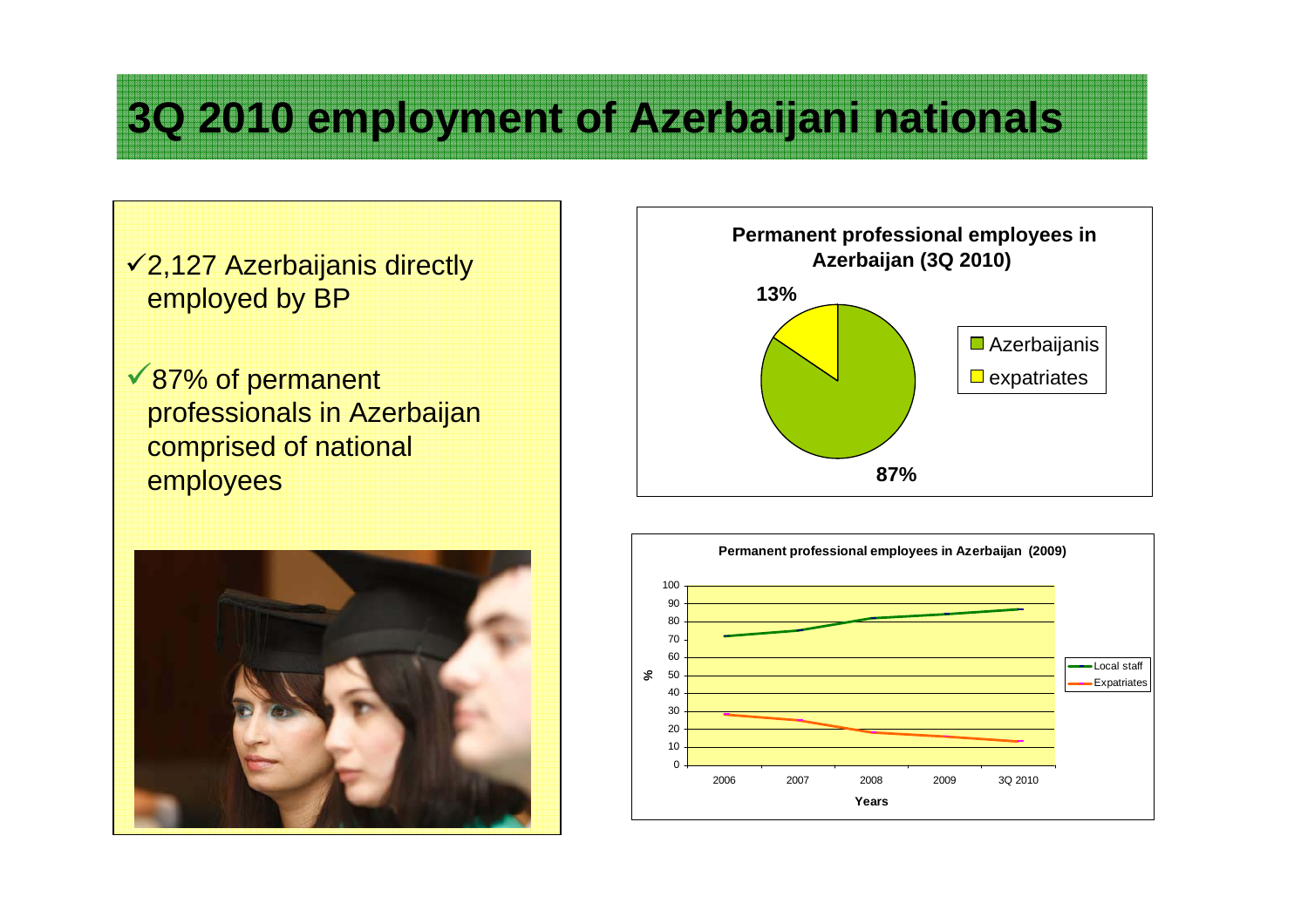## **Major social initiatives 2010**

- $\checkmark$ Supplier Finance Facility
- $\checkmark$ Enterprise Development and Training Programme
- $\checkmark$ Microfinance Lending Programmes
- $\checkmark$ Macroeconomic advisory and business enabling environment projects
- $\checkmark$  Community social infrastructure improvement and capacity building projects (along BTC/SCP and Baku corridor)
- $\checkmark$ 2010 Oil and Gas Undergraduate Scholarship programme
- $\checkmark$ Geosciences and Engineering speaker Series initiative
- $\checkmark$ Support for education through the Qafqaz University
- $\checkmark$ Business journalism training programme
- $\checkmark$ Support for fundamental publication about H.Z.Tagiyev
- $\checkmark$ Support for research on who the author of the Azerbaijani novel "Ali and Nino" is
- $\checkmark$ BP School Library project along BTC/SCP